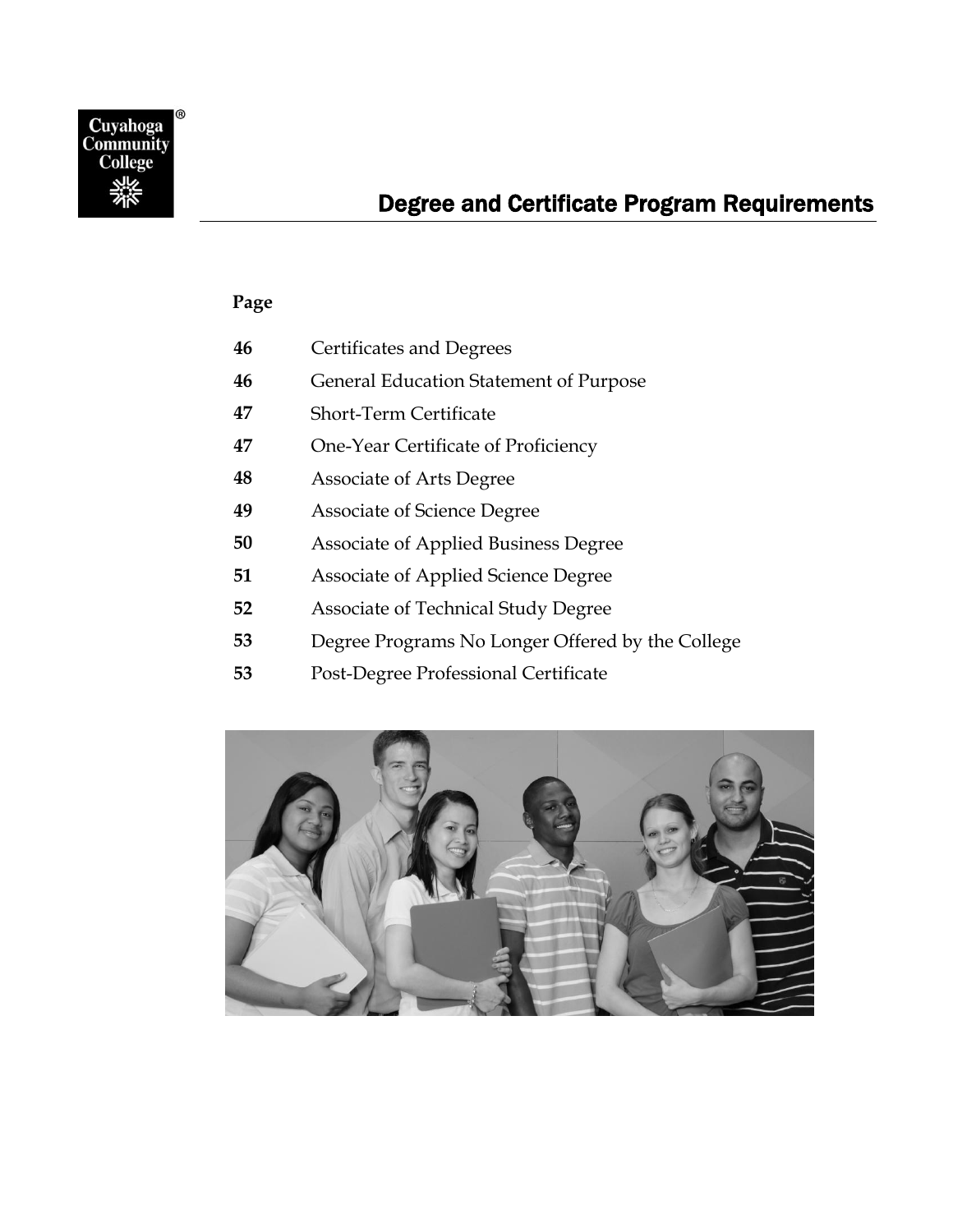## <span id="page-1-0"></span>**Certificates and Degrees**

Cuyahoga Community College (Tri-C®) grants Short-Term Certificates, Certificates of Proficiency, Degrees and Post-Degree Professional Certificates. These curriculum options allow for multiple entry and exit points and supports career laddering.

Cuyahoga Community College offers the following five (5) degrees: Associate of Arts, Associate of Science, Associate of Applied Business, Associate of Applied Science and Associate of Technical Study.

A student can start in a degree program by taking those courses identified in the Short-Term Certificate, which may be a subset of that degree. They are then ready to enter the job market with these new skills while continuing to pursue their next goal which could be a Certificate of Proficiency and then finally their associate degree.

Once an associate degree is obtained, or if a student already has a bachelor's degree, a Post-Degree Professional Certificate can be pursued.

Each certificate and degree program is approved through the established College curriculum approval process. Students petitioning for a degree must submit a petition form to the Office of Admissions and Records according to the graduation deadline published in the Academic Calendar. Students petitioning for a certificate must petition to the Office of Admissions and Records no later than 30 days before the end of the term in which they will complete the certificate requirements.

## <span id="page-1-1"></span>**General Education Statement of Purpose**

General Education refers to that broad body of knowledge and skills common to all educated people, regardless of their professions. A general education enables students to demonstrate measurable knowledge and intellectual skills that generate a lifelong habit of inquiry and decisionmaking. It fosters a better understanding of the world's cultural complexity. It prepares students to be more responsible citizens and more judicious inhabitants of the world. The General Education curriculum of Cuyahoga Community College prepares students for a more fulfilling life.

### **General Education Outcomes**

As a graduate of Cuyahoga Community College, students will become members of a community of learners who are knowledgeable and competent in the following areas:

### **Communication**

Communicate in clear and concise terms, using standard English; effectively organize language, images and other symbols to produce meaning at a level which is appropriate to the intended audience; speak and listen with intention as appropriate.

### **Critical Thinking**

Integrate, analyze and synthesize ideas from multiple disciplines in order to make evidence-based decisions and find rational solutions to problems; manipulate symbols from a variety of systems such as visual, verbal, mathematical and logical.

### **Information Literacy**

Access, evaluate and use information from multiple sources in a variety of formats in order to meet information needs for a specific purpose.

#### **Global Awareness**

Identify the influence that global integrated systems – such as economic, social, cultural, environmental, technological and political – have on students' day-to-day lives; explain how changes in these systems affect their families, communities, employers and careers; adapt to a rapidly changing global community.

### **Cultural Sensitivity**

Demonstrate sensitivity to the unique views and values of individuals from different cultures, both within and beyond the United States; respectfully acknowledge the similarities and differences between groups; address the stereotypes and misconceptions that exist in society.

### **Civic Responsibility**

Demonstrate an ethic of civic responsibility that balances the personal consequences of students' actions and inactions with the likely effects on the larger community.

### **General Education Requirements**

Each of the College's degree programs require that students complete a set amount of courses in the areas of general education which include: Communication, Mathematics and Sciences, Arts and Humanities, and Social and Behavioral Sciences. Students completing the general education requirements, along with the specific program requirements for a degree will have achieved the College's general education outcomes.

Courses in the following subject areas meet the general education requirements.

### **Communication**

English Foreign Languages American Sign Language Speech Communication Journalism and Mass Communications.

Excludes ENG-1000 Using Grammar Effectively and developmental English, developmental speech, and English as a Second Language courses.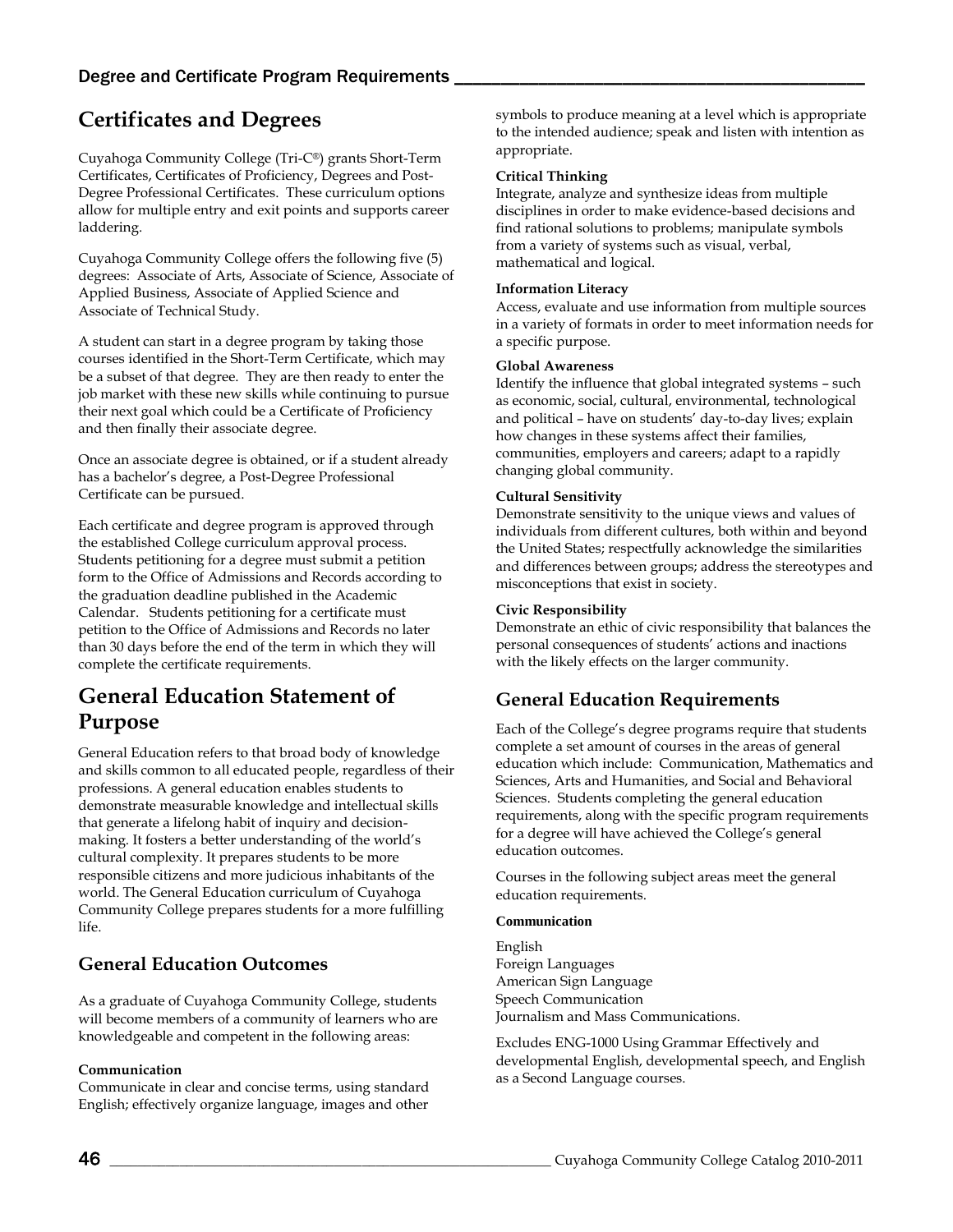#### **Mathematics and Sciences**

Biology **Chemistry** Earth Science Mathematics\* Physical Science Physics

\*Excludes developmental, special topics, and independent study/research (1800-1820/2800-2820)

#### **Arts and Humanities**

American Sign Language Art Chinese Dance English 2000 level literature courses French German Humanities Italian Japanese Journalism and Mass Communications Latin Music Philosophy Religious Studies Russian Spanish Speech Communication Theatre Arts Women's Studies 1520

#### **Social and Behavioral Sciences**

Anthropology **Economics** Education Geography History Political Science Psychology Social Science Sociology Urban Studies Women's Studies: 1510, 2010, and 2850.

See specific credit requirements in each of the general education areas for the each of the degrees the College offers later in this section as noted. (Associate of Arts, pp. 48-49, Associate of Science, pp. 49-50, Associate of Applied Business, pp. 50-51, Associate of Applied Science, pp. 51-52, Associate of Technical Studies, pp. 52-53). For specific programs in the applied degrees, see the program sequence for specific requirements to meet the general education requirements.

### Degree and Certificate Program Requirements

### <span id="page-2-0"></span>**Short-Term Certificate**

A Short-Term Certificate prepares students for entry-level positions in a specific career/employment situation.

Short-Term Certificate candidates at Cuyahoga Community College must be in good standing. A Short-Term Certificate will be granted to the student completing the following requirements:

- 1. The satisfactory completion of 9-29 semester credits defined in the Short Term Certificate.
- 2. The completion of no fewer than nine (9) credits while in attendance at Cuyahoga Community College.
- 3. The accumulation of a minimum grade point average of "C" or better (2.00) for all courses attempted at Cuyahoga Community College (with exceptions as provided under College policies for repeating a course, Grade Forgiveness and Fresh Start). Special Topics, Independent Study/Research, and Cooperative Education courses may be applied to the general education and elective graduation requirements unless otherwise noted.

### <span id="page-2-1"></span>**One-Year Certificate of Proficiency**

A Certificate of Proficiency program prepares the students for proficiency in an occupation field, after they successfully complete a prescribed education program.

Certificate candidates at Cuyahoga Community College must be in good standing. A Certificate of Proficiency will be granted to the student completing the following requirements:

- 1. The satisfactory completion of 30-37 semester credits defined in the Certificate of Proficiency.
- 2. The completion of no fewer than nine (9) semester credits while in attendance at Cuyahoga Community College.
- 3. The accumulation of a minimum grade point average of "C" or better (2.00) for all courses attempted at Cuyahoga Community College (with exceptions as provided under College policies for repeating a course, Grade Forgiveness and Fresh Start). Special Topics, Independent Study/Research, and Cooperative Education courses may be applied to the general education and elective graduation requirements unless otherwise noted.
- 4. ENG-1010 College Composition I, or ENG-101H Honors College Composition I.
- 5. At least one 1000-level Mathematics course as specified by the certificate program.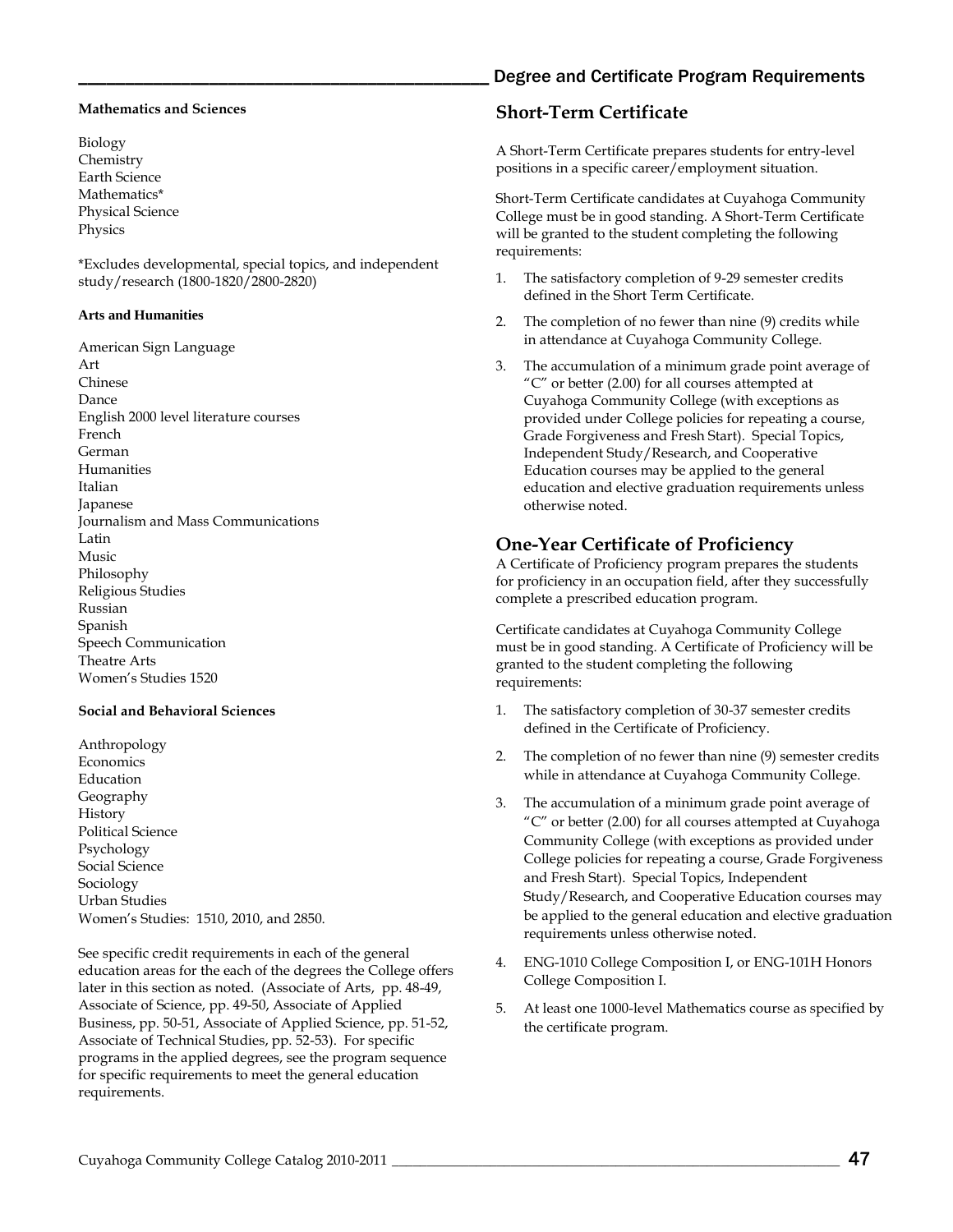### **Associate of Arts Degree and Associate of Science Degree**

The Arts and Sciences curriculum includes a range of course offerings in liberal arts and sciences for all students at the College. Students may enroll in a sequence of courses to earn either the Associate of Arts (AA) degree or the Associate of Science (AS) degree.

Study in the arts and sciences is the classic approach for preparing oneself for life and its many challenges with a broad education founded in history, literature, social sciences, and natural and physical sciences.

For those students who wish to continue their studies toward the completion of a four-year degree after leaving Cuyahoga Community College, it will be necessary to plan a program that provides for eventual transfer of credits to a baccalaureate degree-granting college or university. A large number of Tri-C students plan programs that will transfer to four-year colleges and universities by enrolling in what is usually referred to as the Transfer, or University Parallel curriculum. This course work is the equivalent of the courses offered during the first two years at a four-year institution. Information about planning a program to transfer to a university is provided in *General Curriculum Information section (pp. 55-62).*

### <span id="page-3-0"></span>**Associate of Arts Degree**

Degree candidates at Cuyahoga Community College must be in good standing. An Associate of Arts degree will be granted to the student completing the following requirements:

### **Comprehensive Graduation Requirements**

The Associate of Arts degree prepares students to continue their education at the bachelor's degree level. When selecting courses for this degree, students should select courses according to the requirements of their intended transfer destination school and major; undecided students may use the state-approved Transfer Module as a general guide for transferability.

The following degree requirements are intended to help ensure that students with an Associate of Arts degree have completed the first two years of a baccalaureate degree.

- 1. Students must satisfactorily complete at least 60 semester credits (exclusive of physical education) at the 1000-level or higher.
- 2. Students must achieve a minimum overall grade point average of 2.00 for all courses attempted at Cuyahoga Community College (with exceptions as provided under College policies for repeating a course, Grade Forgiveness and Fresh Start). Special Topics, Independent Study/Research, and Cooperative

Education courses may be applied to the general education and elective graduation requirements unless otherwise noted.

- 3. Students must complete a minimum of 20 of the 60 semester credits at the 2000-level.
- 4. A minimum of 20 of the 60 semester credits must be completed at Cuyahoga Community College.

### **General Education Requirements**

**Communication (9 semester credits)**: The communication skills of reading analytically, writing fluently, listening critically, and speaking articulately are essential. Students must complete the following to meet this requirement:

- 1. Six (6) semester credits in college-level English composition, to include ENG-1010 or ENG-101H College Composition I, and ENG-1020 or ENG-102H College Composition II. English composition courses must be taken during the first thirty (30) semester credit hours of college-level work.
- 2. An additional three (3) semester credits selected from the Communications subject areas listed on page 46 (excluding ENG-1000, developmental education and English as a Second Language courses).

**Mathematics and Sciences (10 semester credits)**: The ability to integrate numerical, symbolical, and spatial methods for scientific inquiry into the physical, natural, or social and behavioral sciences is essential. Students must complete the following to meet this requirement:

- 1. Ten (10) semester credits from the Mathematics and Science subject areas listed on page 47 (excluding developmental courses) to include:
	- a. Three (3) semester credits of Mathematics at the 1000- level or higher, excluding developmental, special topics, and independent study/research courses.
	- b. At least one science course with a related laboratory (excluding developmental courses).

### **Arts and Humanities (10 semester credits)**: The

appreciation of the achievements of the Arts and Humanities provides the ability to integrate learning within a complex global perspective; to gain an awareness of and respect for different cultures; and to integrate ethical decision making in dealing responsibly with personal, family, and community issues. Students must complete the following to meet this requirement:

- 1. Ten (10) semester credits from the Arts and Humanities subject areas listed on page 47 (excluding developmental courses).
- 2. Courses from at least two different Arts and Humanities disciplines listed on page 47.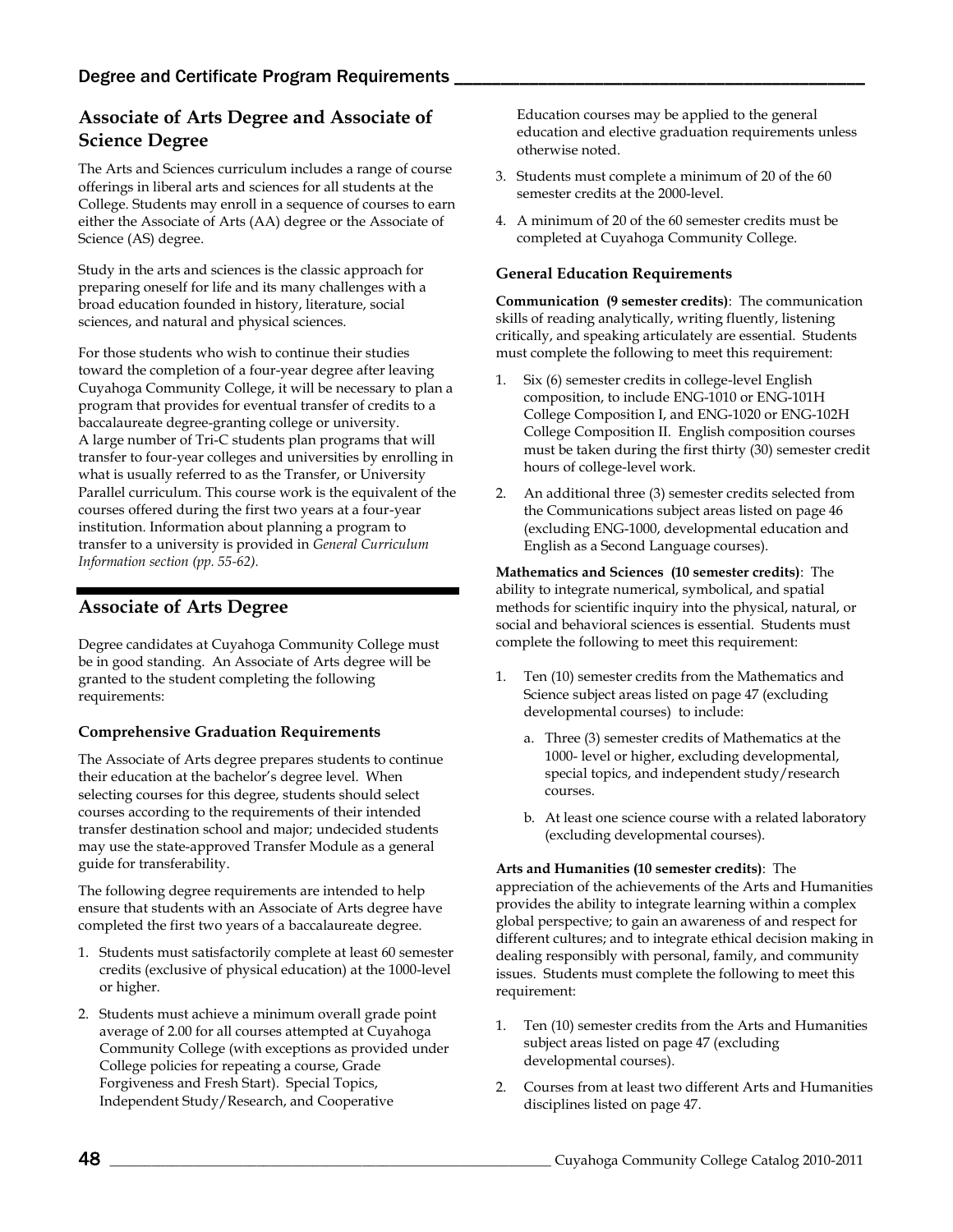3. Courses that have been used to complete the Communication requirement, cannot count toward fulfilling the Arts and Humanities requirement.

**Social and Behavioral Sciences (10 semester credits)**: The opportunity to obtain a broader knowledge of the Social and Behavioral Sciences in order to understand, analyze, and describe aspects of human behavior from diverse political, social, historical, and cultural perspectives is an important part of a liberal arts education. Students must complete the following to meet this requirement:

- 1. Ten (10) semester credits from the Social and Behavioral Science subject areas listed on page 47 (excluding developmental courses).
- 2. Courses from at least two different Social and Behavioral Science disciplines.

### **Elective Graduation Requirements**

The remaining semester credit hours needed to complete the required minimum total of sixty (60) semester credits may be chosen from 1000-level courses and above, exclusive of developmental coursework. Courses taken for General Education Requirements cannot count toward fulfilling Elective Graduation Requirements. Students wishing to maximize the use of credits toward a bachelor's degree should select electives according to the requirements of their intended transfer destination school or major. The Stateapproved Transfer Module provides a general guide for transferability.

### **Cross-listed courses**

Cross-listed courses are identical courses offered in two or more subject areas. They may differ only in subject area code and course number. Credit may be earned once for crosslisted courses. If a course is cross-listed with another course that fills a general education or program requirement, either course meets the requirement.

### <span id="page-4-0"></span>**Associate of Science Degree**

Degree candidates at Cuyahoga Community College must be in good standing. An Associate of Science degree will be granted to the student completing the following requirements:

### **Comprehensive Graduation Requirements**

The Associate of Science degree prepares students to continue their education at the bachelor's degree level. When selecting courses for this degree, students should select courses according to the requirements of their intended transfer destination school and major; undecided students may use the state-approved Transfer Module as a general guide for transferability.

The following degree requirements are intended to help ensure that students with an Associate of Science degree have completed the first two years of a baccalaureate degree.

- 1. Students must satisfactorily complete at least 60 semester credits (exclusive of physical education) at the 1000-level or higher.
- 2. Students must achieve a minimum overall grade point average of 2.00 for all courses attempted at Cuyahoga Community College (with exceptions as provided under College policies for repeating a course, Grade Forgiveness and Fresh Start). Special Topics, Independent Study/Research and Cooperative Education courses may be applied to the general education and elective graduation requirements unless otherwise noted.
- 3. Students must complete a minimum of 20 of the 60 semester credits at the 2000-level.
- 4. A minimum of 20 of the 60 semester credits must be completed at Cuyahoga Community College.

### **General Education Requirements**

**Communication (9 semester credits)**: The communication skills of reading analytically, writing fluently, listening critically, and speaking articulately are essential. Students must complete the following to meet this requirement:

- **1.** Six (6) semester credits in college-level English composition, to include ENG-1010 or ENG-101H College Composition I, and ENG-1020 or ENG-102H College Composition II. English composition courses must be taken during the first thirty (30) semester credit hours of college-level work.
- **2.** An additional three (3) semester credits selected from the Communications subject areas listed on page 46 (excluding ENG-1000, developmental education and English as a Second Language courses).

**Mathematics (6 semester credits)**: The ability to integrate numerical, symbolical, and spatial methods for scientific inquiry into the physical, natural, or social and behavioral sciences is essential. Students must complete the following to meet this requirement:

1. Six (6) semester credits at the MATH-1400 level or higher, excluding special topics and independent study/research courses.

**Sciences (8 semester credits)**: The ability to undertake scientific inquiry in the physical and biological sciences is essential for students seeking an Associate of Science degree. Students must complete the following to meet this requirement:

- 1. Eight (8) semester credits selected from the Science subject areas listed on page 47 (excluding Mathematics).
- 2. At least one science course with a related laboratory.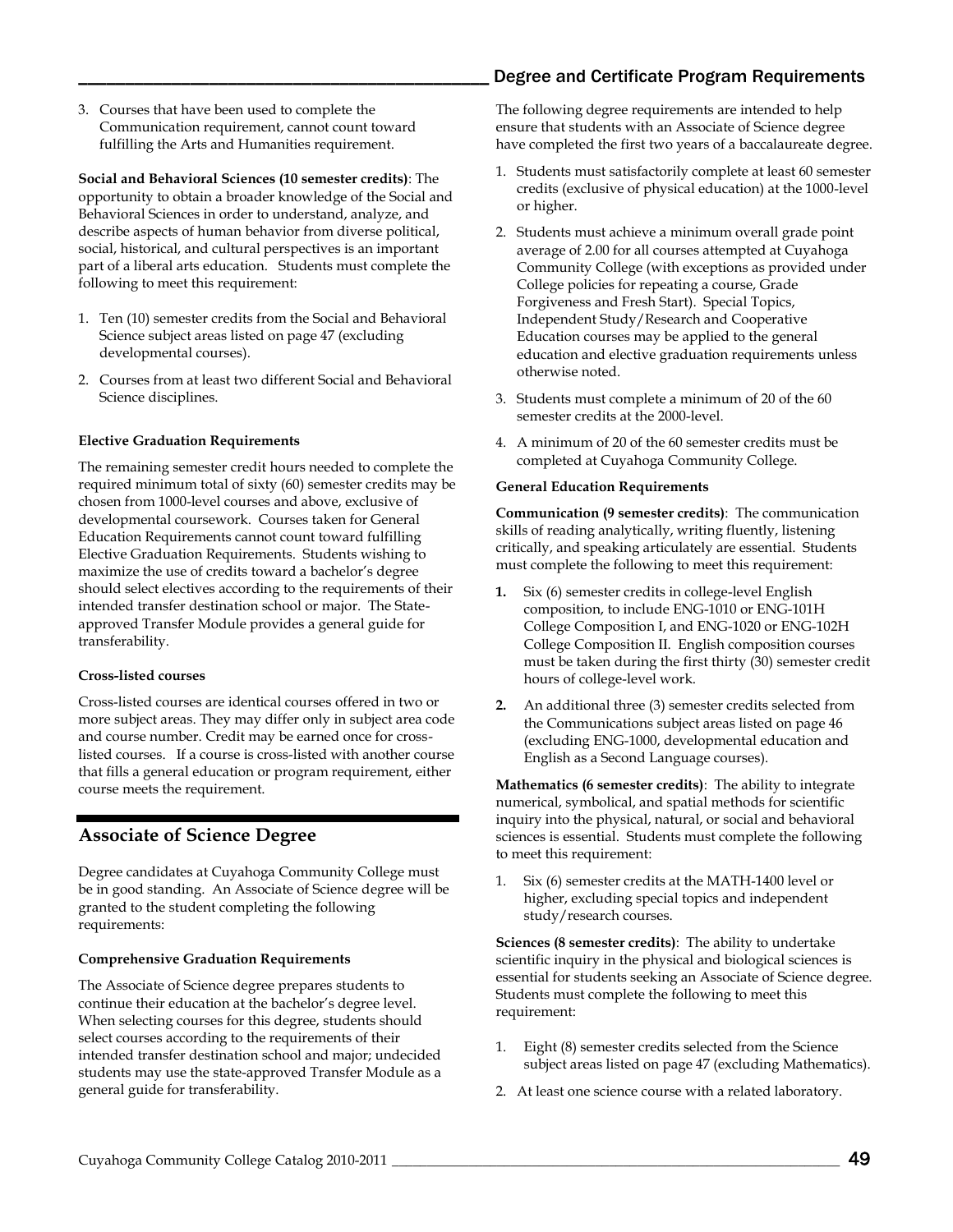**Arts and Humanities (10 semester credits)**: The appreciation of the achievements of the Arts and Humanities provides the ability to integrate learning within a complex global perspective; to gain an awareness of and respect for different cultures; and to integrate ethical decision making in dealing responsibly with personal, family, and community issues. Students must complete the following to meet this requirement:

- 1. Ten (10) semester credits from the Arts and Humanities subject areas listed on page 47 (excluding developmental courses).
- 2. Courses from at least two different Arts and Humanities disciplines listed on page 47.
- 3. Courses that have been used to complete the Communication requirement, cannot count toward fulfilling the Arts and Humanities requirement.

**Social and Behavioral Sciences (10 semester credits)**: The opportunity to obtain a broader knowledge of the Social and Behavioral Sciences in order to understand, analyze, and describe aspects of human behavior from diverse political, social, historical, and cultural perspectives is an important part of a liberal arts education. Students must complete the following to meet this requirement:

- 1. Ten (10) semester credits from the Social and Behavioral Science subject areas listed on page 47 (excluding developmental courses).
- 2. Courses from at least two different Social and Behavioral Science disciplines.

### **Elective Graduation Requirements**

The remaining semester credits needed to complete the required minimum total of sixty (60) semester credits may be chosen from 1000-level courses and above, exclusive of developmental coursework. Courses taken for general education requirements cannot count toward fulfilling elective graduation requirements. Students wishing to maximize the use of credits toward a bachelor's degree should select electives according to the requirements of their intended transfer destination school or major. The stateapproved Transfer Module provides a general guide for transferability.

### **Cross-listed courses**

Cross-listed courses are identical courses offered in two or more subject areas. They may differ only in subject area code and course number. Credit may be earned once for crosslisted courses. If a course is cross-listed with another course that fills a general education or program requirement, either course meets the requirement.

### **Associate of Applied Business Degree and Associate of Applied Science Degree**

The Associate of Applied Business (AAB) degree and Associate of Applied Science (AAS) degree feature programs in the general areas of business technologies, health careers, engineering and industrial technologies, public service technologies, agriculture and natural resources technologies, and applied industrial technologies.

Tri-C offers more than 90 technical degree programs, many of which have career ladder plans consisting of Awards, Short-Term Certificates and Certificates of Proficiency developed to meet short-term objectives while pursuing associate degree goals. In addition, students in the Associate of Applied Business and Associate of Applied Science degree programs are expected to demonstrate proficiency in their career fields via capstone coursework.

### <span id="page-5-0"></span>**Associate of Applied Business Degree**

Degree candidates at Cuyahoga Community College must be in good standing. An Associate of Applied Business degree will be granted to the student completing the following requirements:

### **Comprehensive Graduation Requirements**

The Associate of Applied Business degree prepares students with the skills necessary to enter and compete effectively in today's workforce.

- 1. Students must satisfactorily complete at least sixty (60) semester credits (exclusive of physical education) at the 1000-level or higher.
- 2. Students must achieve a minimum overall grade point average of 2.00 for all courses attempted at Cuyahoga Community College (with exceptions as provided under College policies for repeating a course, Grade Forgiveness and Fresh Start). Special Topics, Independent Study/Research and Cooperative Education courses may be applied to the general education and program requirements unless otherwise noted.
- 3. Students must complete a minimum of 20 of the 60 semester credits at the 2000-level.
- 4. A minimum of 20 of the 60 semester credits must be completed at Cuyahoga Community College.

**General Education Requirements:** All Associate of Applied Business degrees have been designed to meet the general education requirements as listed below. Most programs have selected specific courses to meet the general education requirements. For program specific requirements and/or recommendations, see the *Associate of Applied Degree Program Sequences* in this Catalog (pp. 61-196).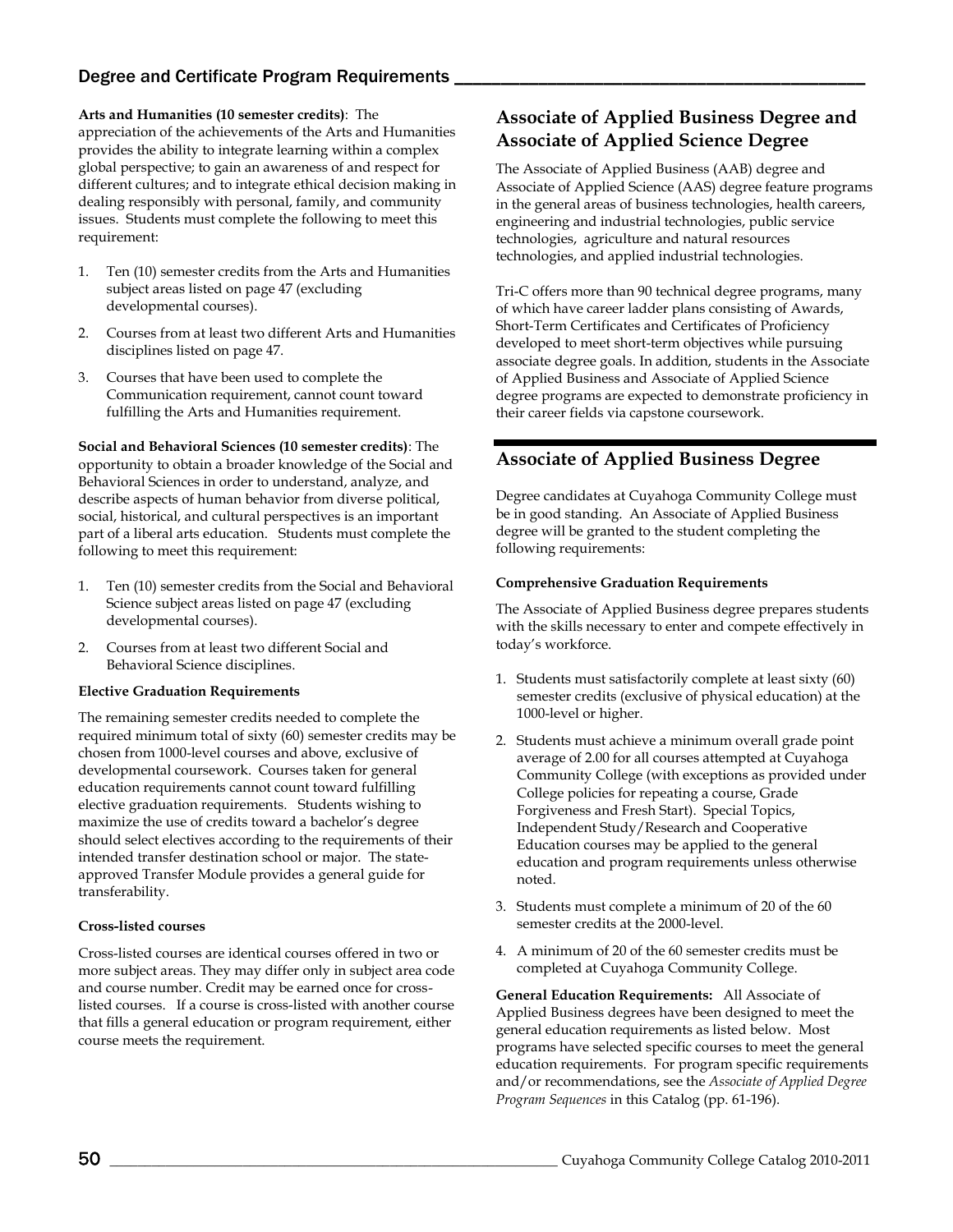**Communication (6 semester credits)**: The communication skills of reading analytically, writing fluently, listening critically, and speaking articulately are essential. Students must complete the following to meet this requirement:

- 1. Three (3) semester credits in college-level English composition, to include ENG-1010 or ENG-101H. ENG-1010 or ENG-101H College Composition I must be completed during the first thirty (30) semester credits of college-level coursework.
- 2. An additional three (3) semester credits selected from the Communications subject areas listed on page 46 (excluding ENG-1000, developmental education and English as a Second Language courses).

**Mathematics (3 semester credits)**: The ability to integrate numerical methods for use in today's workforce is essential. Students must complete the following to complete this requirement:

1. Three (3) semester credits of Mathematics at the 1000 level or higher, excluding developmental, special topics, and independent study/research courses.

**Arts and Humanities/Social and Behavioral Sciences (8 semester credits)**: The appreciation of the achievements of the Arts and Humanities/Social and Behavioral Sciences provides the ability to integrate learning within a complex global perspective; to gain an awareness of and respect for different cultures; to integrate ethical decision making in dealing responsibly with personal, family, and community issues; and to understand, analyze, and describe aspects of human behavior from diverse political, social, historical, and cultural perspectives. To meet this requirement, students must complete the following:

- 1. Eight (8) semester credits selected from the Arts/Humanities subject areas and/or the Social and Behavioral Science subject areas listed on page 47 (excluding ENG-1000 and developmental courses).
- 2. Courses that have been used to complete the Communication requirement cannot count toward fulfilling Arts and Humanities/Social and Behavioral Sciences requirements.

### **Program Requirements**

Program requirements encompass technical and nontechnical courses as outlined by the specific technical program in the *Associate of Applied Degree Program Sequences* in this Catalog (pp. 61-196). Approximately one-half of each Associate of Applied Business program is devoted to nontechnical studies. Technical program concentrations should consist of twelve (12) to sixteen (16) semester credits of technical specialization including a minimum one-semester credit Capstone Course.

The Capstone Course provides students with opportunities to apply technical, oral, and written skills; to prepare resumes and/or portfolios and develop interview skills; to study history and trends in the profession; and/or to discuss ethical and global issues within the profession. The program requirements are identified in the *Associate of Applied Degree Program Sequences* in this Catalog.

#### **Cross-listed courses**

Cross-listed courses are identical courses offered in two or more subject areas. They may differ only in subject area code and course number. Credit may be earned once for crosslisted courses. If a course is cross-listed with another course that fills a general education or program requirement, either course meets the requirement.

### <span id="page-6-0"></span>**Associate of Applied Science Degree**

Degree candidates at Cuyahoga Community College must be in good standing. An Associate of Applied Science degree will be granted to the student completing the following requirements:

#### **Comprehensive Graduation Requirements**

The Associate of Applied Science degree prepares students with the skills necessary to enter and compete effectively in today's workforce.

- 1. Students must satisfactorily complete at least sixty (60) semester credits (exclusive of physical education) at the 1000-level or higher.
- 2. Students must achieve a minimum overall grade point average of 2.00 for all courses attempted at Cuyahoga Community College (with exceptions as provided under College policies for repeating a course, Grade Forgiveness and Fresh Start). Special Topics, Independent Study/Research and Cooperative Education courses may be applied to the general education and program requirements unless otherwise noted.
- 3. Students must complete a minimum of 20 of the 60 semester credits at the 2000-level.
- 4. A minimum of 20 of the 60 semester credits must be completed at Cuyahoga Community College.

#### **General Education Requirements**

All Associate of Applied Science degrees have been designed to meet the general education requirements as listed below. Most programs have selected specific courses to meet the general education requirements. For program specific requirements and/or recommendations, see the *Associate of Applied Degree Program Sequences* in this Catalog (pp. 61-196).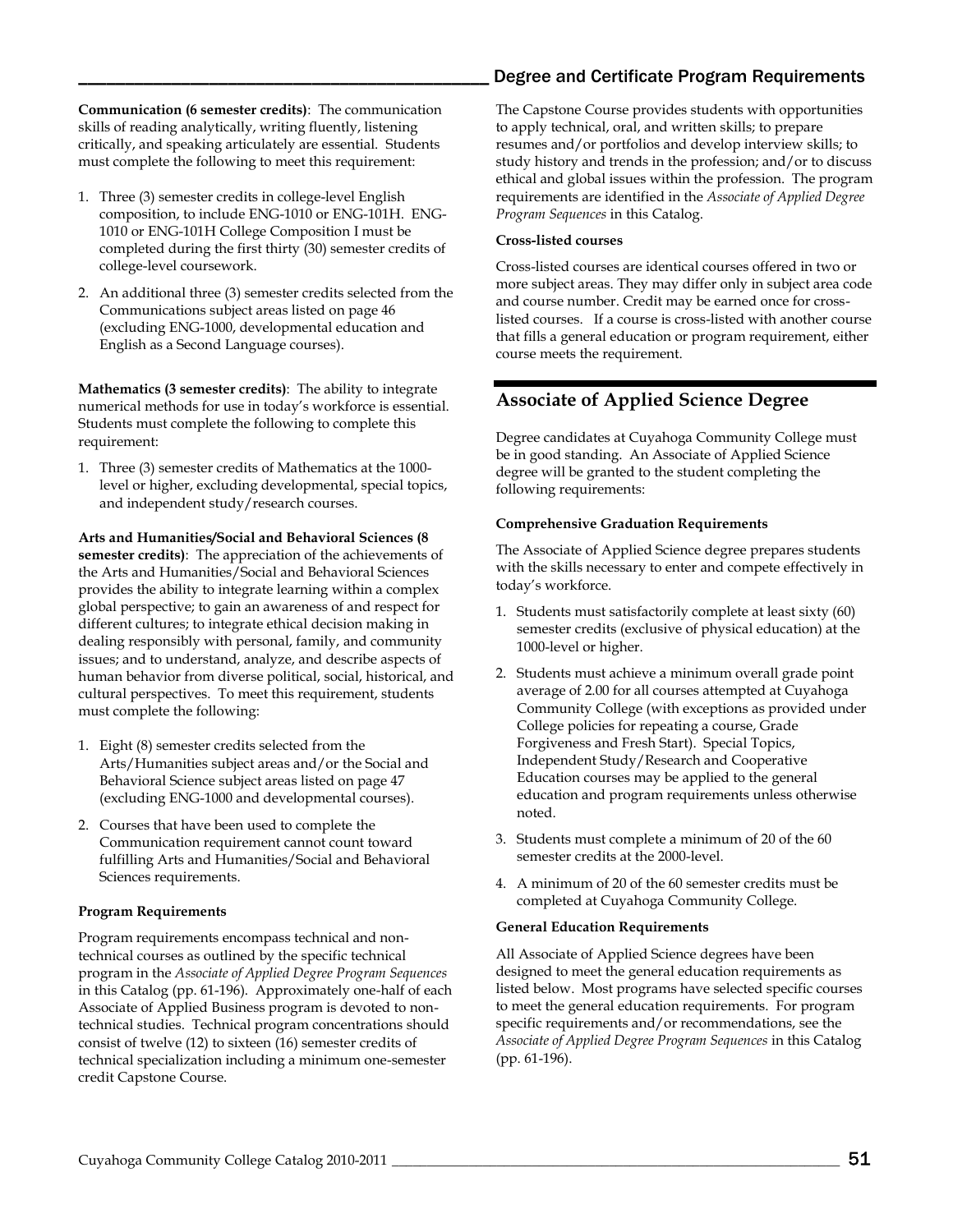**Communication (6 semester credits)**: The communication skills of reading analytically, writing fluently, listening critically, and speaking articulately are essential. Students must complete the following to meet this requirement:

- 1. Three (3) semester credits in college-level English composition, to include ENG-1010 or ENG-101H. ENG-1010 or ENG-101H College Composition I must be completed during the first thirty (30) semester credits of college-level coursework.
- 2. An additional three (3) semester credits selected from the Communications subject areas listed on page 46 (excluding ENG-1000, developmental education and English as a Second Language courses).

**Mathematics (3 semester credits)**: The ability to integrate numerical methods for use in today's workforce is essential. Students must complete the following to meet this requirement:

1. Three (3) semester credits of Mathematics at the 1000 level or higher, excluding developmental, special topics, and independent study/research courses.

**Arts and Humanities/Social and Behavioral Sciences (8 semester credits)**: The appreciation of the achievements of the Arts and Humanities/Social and Behavioral Sciences provides the ability to integrate learning within a complex global perspective; to gain an awareness of and respect for different cultures; to integrate ethical decision making in dealing responsibly with personal, family, and community issues; and to understand, analyze, and describe aspects of human behavior from diverse political, social, historical, and cultural perspectives. To meet this requirement, students must complete the following:

- 1. Eight (8) semester credits selected from the Arts/Humanities subject areas and/or the Social and Behavioral Science subject areas listed on page 47. (excluding ENG-1000 and developmental courses).
- 2. Courses that have been used to complete the Communication requirement cannot count toward fulfilling Arts and Humanities/Social and Behavioral Sciences requirements.

### **Program Requirements**

Program requirements encompass technical and nontechnical courses as outlined by the specific technical program in the *Associate of Applied Degree Program Sequences* in this Catalog. Approximately one-half of each Associate of Applied Science program is devoted to non-technical studies. Technical program majors should consist of twelve (12) to sixteen (16) semester credit hours of technical specialization including a minimum one-semester credit Capstone Course.

The Capstone Course provides students with opportunities to apply technical, oral, and written skills; to prepare resumes and/or portfolios and develop interview skills; to

study history and trends in the profession; and/or to discuss ethical and global issues within the profession. The program requirements are identified in the *Associate of Applied Degree Program Sequences* in this Catalog.

#### **Cross-listed courses**

Cross-listed courses are identical courses offered in two or more subject areas. They may differ only in subject area code and course number. Credit may be earned once for crosslisted courses. If a course is cross-listed with another course that fills a general education or program requirement, either course meets the requirement.

### <span id="page-7-0"></span>**Associate of Technical Study Degree**

The Associate of Technical Study (ATS) degree allows students to combine courses from two or more different technical programs to create a degree that focuses on a special career interest. Another ATS option is for students who have successfully completed a course of technical studies in a non-credit bearing post-secondary institution that has an articulation agreement with the College. Based upon the articulation agreement, the student may receive up to 30 transfer credits toward an Associate of Technical Study degree in the specific program identified in the agreements.

### **Associate of Technical Study Degree**

Cuyahoga Community College will grant an Associate of Technical Study degree to students in good standing upon completion of the following requirements:

### **Comprehensive Graduation Requirements**

The Associate of Technical Study degree prepares students with the skills necessary to enter and compete effectively in today's workforce. It is awarded for the successful completion of an individually planned technical education program which contains an area of concentration formed either by an intra-institutional combination of courses from two or more different technical programs or by credit (maximum of 30 semester credit hours) awarded by the College for courses completed or training received at other institutions with which the College has entered into an articulation agreement.

- 1. Students must complete an application for admission to the ATS Program which includes an outline of specific coursework to be taken to earn the ATS degree.
- 2. Students must satisfactorily complete at least 60 semester credits (exclusive of physical education) at the 1000-level or higher.
- 3. Students must achieve a minimum overall grade point average of 2.00 for all courses attempted at Cuyahoga Community College (with exceptions as provided under College policies for repeating a course, Grade Forgiveness and Fresh Start). Special Topics, Independent Study/Research and Cooperative Education courses may be applied to the general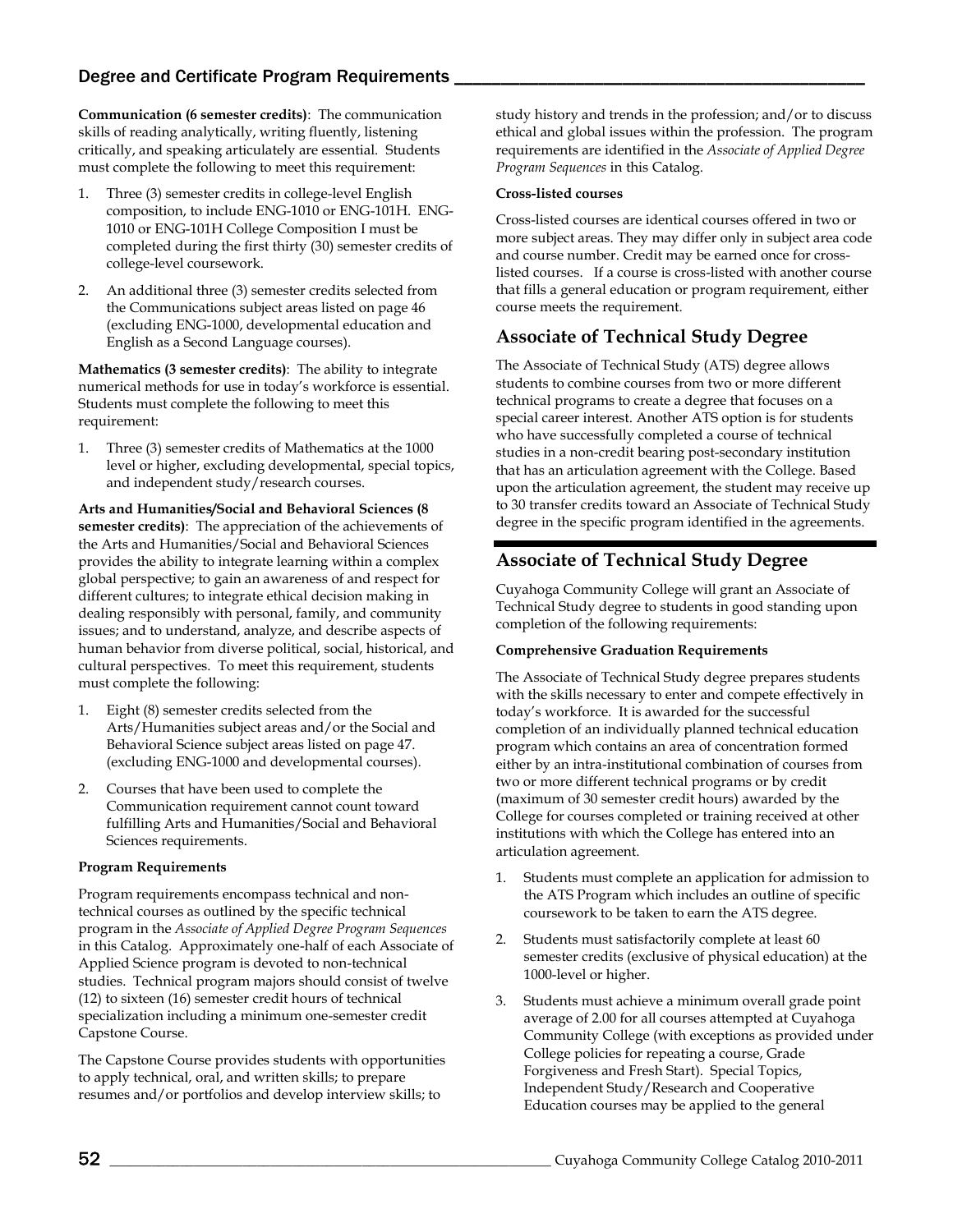education and program requirements unless otherwise noted.

4. Students must complete a minimum of 20 of the 60 semester credits at Cuyahoga Community College after the ATS application has been approved.

### **General Education Requirements**

**Communication (6 semester credits)**: The communication skills of reading analytically, writing fluently, listening critically, and speaking articulately are essential. Students must complete the following to meet this requirement:

- 1. Three (3) semester credits in college-level English composition, to include ENG-1010 or ENG-101H. ENG-1010 or 101H College Composition I must be completed during the first thirty (30) semester credits of collegelevel coursework.
- 2. An additional three (3) semester credits selected from the Communications subject areas listed on page 46 (excluding ENG-1000, developmental education and English as a Second Language courses).

**Mathematics (3 semester credits)**: The ability to integrate numerical methods for use in today's workforce is essential. Students must complete the following to meet this requirement:

1. Three (3) semester credits of Mathematics at the 1000 level or higher, excluding developmental, special topics, and independent study/research courses.

**Arts and Humanities/Social and Behavioral Sciences (8 semester credits)**: The appreciation of the achievements of the Arts and Humanities/Social and Behavioral Sciences provides the ability to integrate learning within a complex global perspective; to gain an awareness of and respect for different cultures; to integrate ethical decision making in dealing responsibly with personal, family, and community issues; and to understand, analyze, and describe aspects of human behavior from diverse political, social, historical, and cultural perspectives. To meet this requirement, students must complete the following:

- 1. Eight (8) semester credits selected from the Arts/Humanities subject areas and/or the Social and Behavioral Science subject areas listed on page 47 (excluding ENG-1000 and developmental courses).
- 2. Courses that have been used to complete the Communication requirement cannot count toward fulfilling Arts and Humanities/Social and Behavioral Sciences requirements.

**Elective Graduation Requirements (13 semester credits):** The remaining thirteen (13) semester credits to complete the required minimum total of sixty (60) semester credits may be chosen from 1000-level courses and above, exclusive of developmental coursework. Courses taken to meet general education requirements in Communication, Mathematics or Arts and Humanities/Social and Behavioral Sciences cannot

count towards fulfilling elective graduation requirements. Selection of elective semester credit hours of course work shall be related to the occupational objective of the student or the basic components to further develop technical competencies.

### **Program Requirements**

The program leading to an Associate of Technical Study degree must have an area of concentration which is equivalent to thirty (30) semester credits in technical studies and clearly identifiable with a career objective. Approximately one-half of each Associate of Technical Study program is devoted to non-technical studies.

### **Cross listed Courses**

Cross listed courses are identical courses offered in two or more subject areas. They may differ only in subject area code and course number. Credit may be earned once for cross listed courses. If a course is cross listed with another course that fills a general education or program requirement, either course meets the requirement.

### <span id="page-8-0"></span>**Degree Programs No Longer Offered by the College**

The College may award a deleted degree program for up to two (2) years after its deletion. After that time limit, the student will no longer be able to petition for the deleted degree program.

### <span id="page-8-1"></span>**Post-Degree Professional Certificate**

The Post-Degree Professional Certificate is a high-quality program of instruction for those students who have already completed an academic degree and are pursuing additional certification in professional and technical fields.

Post-Degree Professional Certificate candidates at Cuyahoga Community College must be in good standing. A Post-Degree Professional Certificate will be granted to the student who has fulfilled the following requirements:

- 1. Completed an associate degree or higher from a regionally accredited post-secondary institution, or an equivalent degree or diploma from a post-secondary program certified and accredited by a state or nationally certified and accredited board.
- 2. The satisfactory completion of no fewer than 20 semester credits as identified in the specific Post-Degree Professional Certificate.
- 3. The completion of no fewer than (9) nine semester credits defined in the Post-Degree Professional Certificate while in attendance at Cuyahoga Community College.
- 4. The accumulation of a minimum grade point average of 2.50.